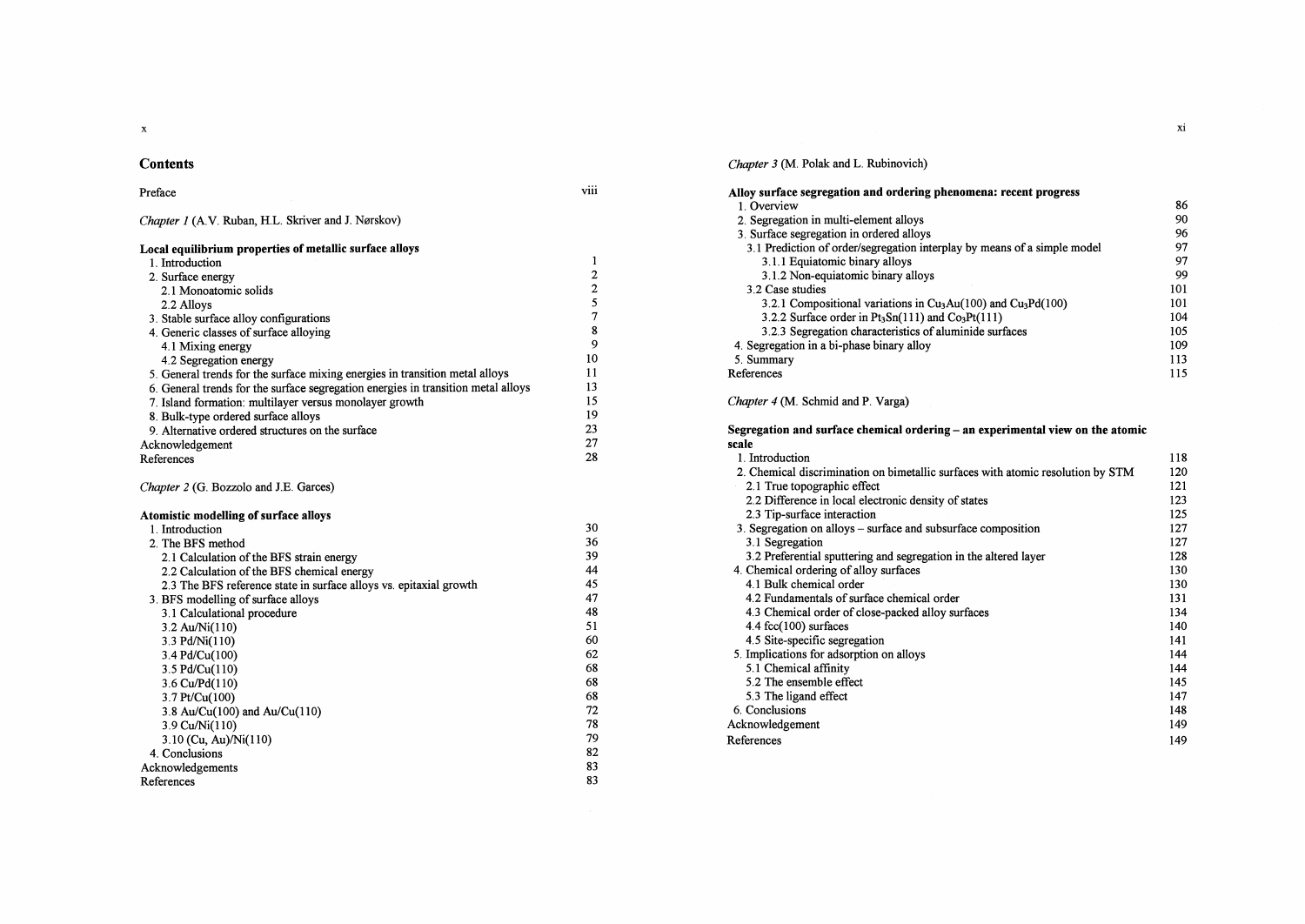## Chapter 5 (G.L. Kellogg)

| Surface alloying and de-alloying of Pb on single-crystal Cu surfaces                         |     |
|----------------------------------------------------------------------------------------------|-----|
| 1. Introduction                                                                              | 152 |
| 2. Experimental and theoretical techniques                                                   | 154 |
| 2.1 Experimental                                                                             | 154 |
| 2.2 Theoretical                                                                              | 157 |
| 3. Atomic structure, surface alloying and de-alloying                                        | 158 |
| 3.1 Pb on $Cu(111)$                                                                          | 158 |
| 3.2 Pb on Cu(100)                                                                            | 165 |
| 3.3 Pb on Cu(110)                                                                            | 172 |
| 3.4 Pb on stepped surfaces of Cu                                                             | 175 |
| 3.5 Summary of Pb surface alloy and overlayer structures on single-crystal<br>surfaces of Cu | 178 |
| 4. Concluding remarks                                                                        | 178 |
| Acknowledgements                                                                             | 180 |
| References                                                                                   | 180 |

### Chapter 6 (S. Speller and U. Bardi)

| Surface alloys and alloy surfaces: the platinum-tin system         |     |
|--------------------------------------------------------------------|-----|
| 1. Introduction                                                    | 184 |
| 2. Methods                                                         | 185 |
| 3. The platinum-tin system                                         | 190 |
| 3.1 Low index surfaces of the Pt3Sn alloy                          | 191 |
| $3.1.1 \text{ Pt}_3\text{Sn}(111)$                                 | 191 |
| $3.1.2 \text{ Pt}_3\text{Sn}(001)$                                 | 197 |
| $3.1.3 \text{ Pt}_3\text{Sn}(110)$                                 | 202 |
| 3.2 Surface alloys obtained depositing tin on platinum surfaces    | 207 |
| $3.2.1$ Sn-Pt $(111)$                                              | 207 |
| $3.2.2$ Sn-Pt $(100)$                                              | 209 |
| 4. Discussion                                                      | 210 |
| 4.1 Surface atomic structure of the bulk Pt <sub>3</sub> Sn alloys | 212 |
| 4.2 Defects and disorder on Pt <sub>3</sub> Sn alloy surfaces      | 215 |
| 4.3 Multilayer and single layer surface alloys                     | 217 |
| 5. Conclusion                                                      | 219 |
| Appendix: Notes on nomenclature                                    | 220 |
| References                                                         | 221 |
| Chapter 7 (D.L. Adams and J.N. Andersen)                           |     |
| Alkali-aluminum surface alloys                                     |     |
| 1. Introduction                                                    | 225 |
| 1.1 Background                                                     | 225 |
| 1.2 Present work                                                   | 226 |
| 2. Experimental methods                                            | 228 |
| 2.1 LEED measurements                                              | 228 |

2.2 LEED analysis 228 2.3 The surface structures of clean Al(111) , (100) and (110) 229

| 3. Adsorption on Al(111)<br>233<br>3.1 Al(111)-(2x2)-Rb and Cs phases formed at 100 K<br>234<br>3.2 Al(111)- $(\sqrt{3}x\sqrt{3})R30^\circ$ -K, Rb and Cs phases formed at 100 K<br>235<br>235<br>3.3 Al(111)-(4x4)-Na phase formed at 100 K<br>3.4 Al(111)-( $\sqrt{3}x\sqrt{3}$ )R30°-Li, Na, K and Rb phases formed at 300 K<br>237<br>3.5 Al(111)- $(2\sqrt{3x2}\sqrt{3})R30^\circ$ -Cs phase formed at 300 K<br>240<br>3.6 Al(111)-(2x2) -Na phase formed at 300 K<br>241<br>3.7 Ternary surface alloys formed by coadsorption on Na and K, Rb or Cs<br>243<br>on Al(111) at 300K<br>4. Adsorption on Al(100)<br>245<br>4.1 Al(100)-(2x2) -Na phase formed at 100 K<br>246<br>4.2 Al(100)-( $\sqrt{5x}\sqrt{5}$ )R26.6°-Na phase formed at 240 K<br>246<br>4.3 Al(100)-c(2x2) -Li and Na phases formed at 300 K<br>247<br>4.4 Al(100)-c(2x2) -2Li phase formed at 400 K<br>248<br>5. Adsorption on Al(110)<br>253<br>5.1 Al(110)-c(2x2)-Li and Na phases formed at 300 K<br>253<br>5.2 Al(110)-(4x1)-3Na phase formed at 300 K<br>254<br>6. Phase transitions<br>257<br>6.1 Al(111)- $(\sqrt{3}x\sqrt{3})R30^{\circ}$ -K and Rb<br>258<br>6.2 Al(100)-c(2x2)-Na<br>261<br>6.3 Al(100)- $(\sqrt{5x}\sqrt{5})R26.6^{\circ}$ -Na<br>262<br>7. The role of DFT calculations<br>264<br>7.1 Al(111)- $(\sqrt{3}x\sqrt{3})R30^{\circ}$ -Na and K<br>264<br>7.2 Al(111)-(2x2)-Na<br>266<br>7.3 Al(100)-( $\sqrt{5x}\sqrt{5}$ )R26.6°-Na<br>267<br>7.4 Al(100)-c(2x2)-Na<br>268<br>7.5 Al(100)-c(2x2)-Li<br>268 | 2.4 Core-level measurements | 229 |
|-------------------------------------------------------------------------------------------------------------------------------------------------------------------------------------------------------------------------------------------------------------------------------------------------------------------------------------------------------------------------------------------------------------------------------------------------------------------------------------------------------------------------------------------------------------------------------------------------------------------------------------------------------------------------------------------------------------------------------------------------------------------------------------------------------------------------------------------------------------------------------------------------------------------------------------------------------------------------------------------------------------------------------------------------------------------------------------------------------------------------------------------------------------------------------------------------------------------------------------------------------------------------------------------------------------------------------------------------------------------------------------------------------------------------------------------------------------------------------------------------------------|-----------------------------|-----|
|                                                                                                                                                                                                                                                                                                                                                                                                                                                                                                                                                                                                                                                                                                                                                                                                                                                                                                                                                                                                                                                                                                                                                                                                                                                                                                                                                                                                                                                                                                             |                             |     |
|                                                                                                                                                                                                                                                                                                                                                                                                                                                                                                                                                                                                                                                                                                                                                                                                                                                                                                                                                                                                                                                                                                                                                                                                                                                                                                                                                                                                                                                                                                             |                             |     |
|                                                                                                                                                                                                                                                                                                                                                                                                                                                                                                                                                                                                                                                                                                                                                                                                                                                                                                                                                                                                                                                                                                                                                                                                                                                                                                                                                                                                                                                                                                             |                             |     |
|                                                                                                                                                                                                                                                                                                                                                                                                                                                                                                                                                                                                                                                                                                                                                                                                                                                                                                                                                                                                                                                                                                                                                                                                                                                                                                                                                                                                                                                                                                             |                             |     |
|                                                                                                                                                                                                                                                                                                                                                                                                                                                                                                                                                                                                                                                                                                                                                                                                                                                                                                                                                                                                                                                                                                                                                                                                                                                                                                                                                                                                                                                                                                             |                             |     |
|                                                                                                                                                                                                                                                                                                                                                                                                                                                                                                                                                                                                                                                                                                                                                                                                                                                                                                                                                                                                                                                                                                                                                                                                                                                                                                                                                                                                                                                                                                             |                             |     |
|                                                                                                                                                                                                                                                                                                                                                                                                                                                                                                                                                                                                                                                                                                                                                                                                                                                                                                                                                                                                                                                                                                                                                                                                                                                                                                                                                                                                                                                                                                             |                             |     |
|                                                                                                                                                                                                                                                                                                                                                                                                                                                                                                                                                                                                                                                                                                                                                                                                                                                                                                                                                                                                                                                                                                                                                                                                                                                                                                                                                                                                                                                                                                             |                             |     |
|                                                                                                                                                                                                                                                                                                                                                                                                                                                                                                                                                                                                                                                                                                                                                                                                                                                                                                                                                                                                                                                                                                                                                                                                                                                                                                                                                                                                                                                                                                             |                             |     |
|                                                                                                                                                                                                                                                                                                                                                                                                                                                                                                                                                                                                                                                                                                                                                                                                                                                                                                                                                                                                                                                                                                                                                                                                                                                                                                                                                                                                                                                                                                             |                             |     |
|                                                                                                                                                                                                                                                                                                                                                                                                                                                                                                                                                                                                                                                                                                                                                                                                                                                                                                                                                                                                                                                                                                                                                                                                                                                                                                                                                                                                                                                                                                             |                             |     |
|                                                                                                                                                                                                                                                                                                                                                                                                                                                                                                                                                                                                                                                                                                                                                                                                                                                                                                                                                                                                                                                                                                                                                                                                                                                                                                                                                                                                                                                                                                             |                             |     |
|                                                                                                                                                                                                                                                                                                                                                                                                                                                                                                                                                                                                                                                                                                                                                                                                                                                                                                                                                                                                                                                                                                                                                                                                                                                                                                                                                                                                                                                                                                             |                             |     |
|                                                                                                                                                                                                                                                                                                                                                                                                                                                                                                                                                                                                                                                                                                                                                                                                                                                                                                                                                                                                                                                                                                                                                                                                                                                                                                                                                                                                                                                                                                             |                             |     |
|                                                                                                                                                                                                                                                                                                                                                                                                                                                                                                                                                                                                                                                                                                                                                                                                                                                                                                                                                                                                                                                                                                                                                                                                                                                                                                                                                                                                                                                                                                             |                             |     |
|                                                                                                                                                                                                                                                                                                                                                                                                                                                                                                                                                                                                                                                                                                                                                                                                                                                                                                                                                                                                                                                                                                                                                                                                                                                                                                                                                                                                                                                                                                             |                             |     |
|                                                                                                                                                                                                                                                                                                                                                                                                                                                                                                                                                                                                                                                                                                                                                                                                                                                                                                                                                                                                                                                                                                                                                                                                                                                                                                                                                                                                                                                                                                             |                             |     |
|                                                                                                                                                                                                                                                                                                                                                                                                                                                                                                                                                                                                                                                                                                                                                                                                                                                                                                                                                                                                                                                                                                                                                                                                                                                                                                                                                                                                                                                                                                             |                             |     |
|                                                                                                                                                                                                                                                                                                                                                                                                                                                                                                                                                                                                                                                                                                                                                                                                                                                                                                                                                                                                                                                                                                                                                                                                                                                                                                                                                                                                                                                                                                             |                             |     |
|                                                                                                                                                                                                                                                                                                                                                                                                                                                                                                                                                                                                                                                                                                                                                                                                                                                                                                                                                                                                                                                                                                                                                                                                                                                                                                                                                                                                                                                                                                             |                             |     |
|                                                                                                                                                                                                                                                                                                                                                                                                                                                                                                                                                                                                                                                                                                                                                                                                                                                                                                                                                                                                                                                                                                                                                                                                                                                                                                                                                                                                                                                                                                             |                             |     |
|                                                                                                                                                                                                                                                                                                                                                                                                                                                                                                                                                                                                                                                                                                                                                                                                                                                                                                                                                                                                                                                                                                                                                                                                                                                                                                                                                                                                                                                                                                             |                             |     |
|                                                                                                                                                                                                                                                                                                                                                                                                                                                                                                                                                                                                                                                                                                                                                                                                                                                                                                                                                                                                                                                                                                                                                                                                                                                                                                                                                                                                                                                                                                             |                             |     |
|                                                                                                                                                                                                                                                                                                                                                                                                                                                                                                                                                                                                                                                                                                                                                                                                                                                                                                                                                                                                                                                                                                                                                                                                                                                                                                                                                                                                                                                                                                             |                             |     |
|                                                                                                                                                                                                                                                                                                                                                                                                                                                                                                                                                                                                                                                                                                                                                                                                                                                                                                                                                                                                                                                                                                                                                                                                                                                                                                                                                                                                                                                                                                             |                             |     |
|                                                                                                                                                                                                                                                                                                                                                                                                                                                                                                                                                                                                                                                                                                                                                                                                                                                                                                                                                                                                                                                                                                                                                                                                                                                                                                                                                                                                                                                                                                             |                             |     |
|                                                                                                                                                                                                                                                                                                                                                                                                                                                                                                                                                                                                                                                                                                                                                                                                                                                                                                                                                                                                                                                                                                                                                                                                                                                                                                                                                                                                                                                                                                             |                             |     |
|                                                                                                                                                                                                                                                                                                                                                                                                                                                                                                                                                                                                                                                                                                                                                                                                                                                                                                                                                                                                                                                                                                                                                                                                                                                                                                                                                                                                                                                                                                             |                             |     |
|                                                                                                                                                                                                                                                                                                                                                                                                                                                                                                                                                                                                                                                                                                                                                                                                                                                                                                                                                                                                                                                                                                                                                                                                                                                                                                                                                                                                                                                                                                             | 7.6 Al(100)-c(2x2)-2Li      | 269 |
| 8. Summary and conclusions<br>270                                                                                                                                                                                                                                                                                                                                                                                                                                                                                                                                                                                                                                                                                                                                                                                                                                                                                                                                                                                                                                                                                                                                                                                                                                                                                                                                                                                                                                                                           |                             |     |
| Acknowledgements<br>273                                                                                                                                                                                                                                                                                                                                                                                                                                                                                                                                                                                                                                                                                                                                                                                                                                                                                                                                                                                                                                                                                                                                                                                                                                                                                                                                                                                                                                                                                     |                             |     |

## Chapter 8 (D.P. Woodruff and E. Vlieg)

| The structure of surface alloy phases on metallic substrates                                                                                                   |     |
|----------------------------------------------------------------------------------------------------------------------------------------------------------------|-----|
| 1. Introduction                                                                                                                                                | 277 |
| 2. Case studies                                                                                                                                                | 278 |
| 2.1 $Cu(111)/Sb$ and Ag $(111)/Sb$ : interfacial stacking faults                                                                                               | 278 |
| $2.2$ Ni(111)/Pb: a case of strongly suppressed surface alloy rumpling                                                                                         | 286 |
| 2.3 Mn and non-magnetic metals on Cu(100), Ni(100) and Pd(100): effect of local<br>magnetic moments                                                            | 288 |
| 2.4 Surface alloys formed by Sn on Cu, Ni, Pt and Rh surfaces: effect of changing<br>substrate lattice parameter and surface orientation on rumpling amplitude | 291 |
| 3. Interatomic distances in surface alloys                                                                                                                     | 293 |
| 4. More complex systems                                                                                                                                        | 298 |
| 5. Conclusions                                                                                                                                                 | 301 |
| References                                                                                                                                                     | 302 |

References 273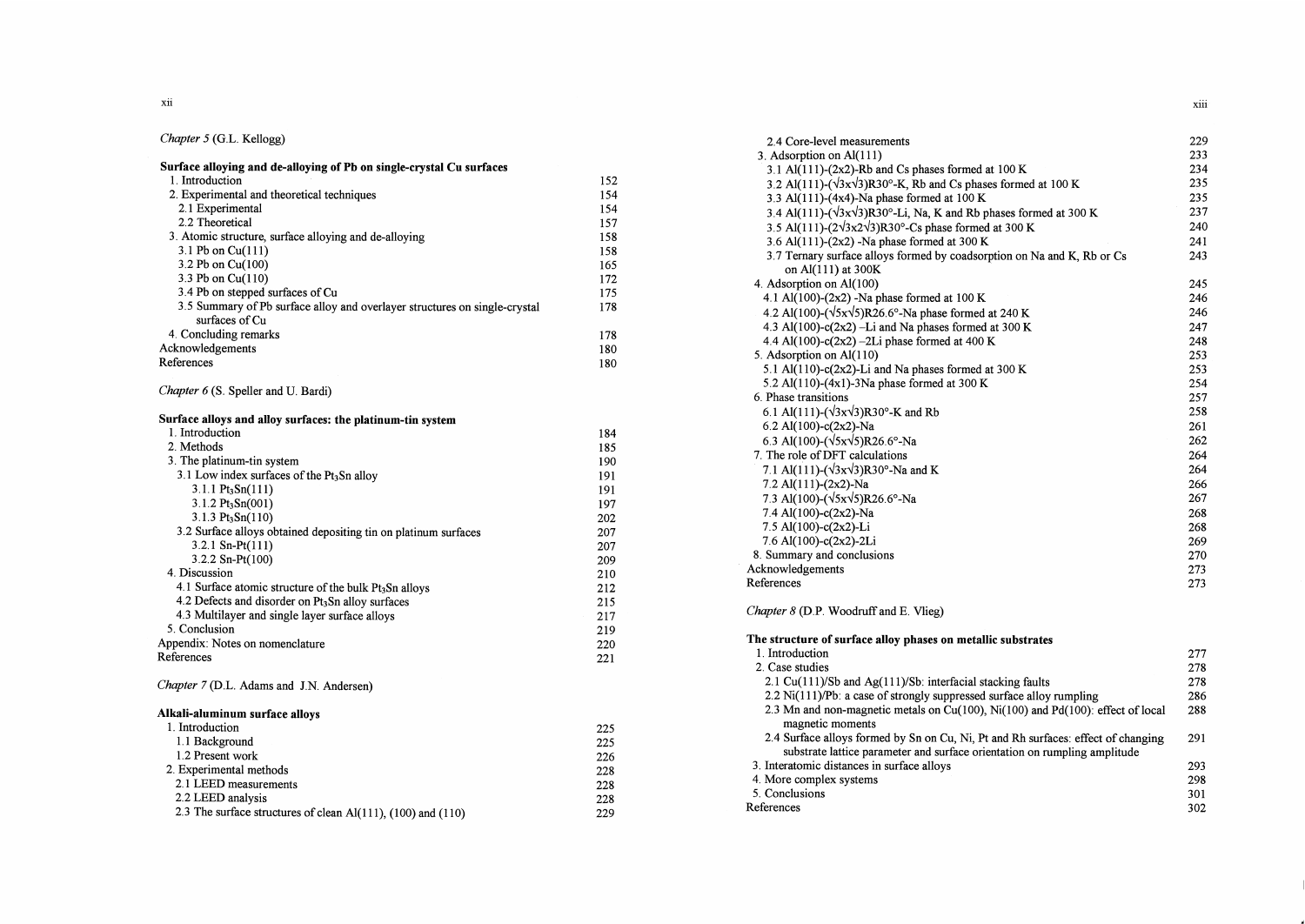xiv

# Chapter 9 (C.J. Barnes)

| Surface alloy formation on Cu{100}                                                                   |     |
|------------------------------------------------------------------------------------------------------|-----|
| 1. Introduction                                                                                      | 305 |
| 2. Cu $\{100\}$ -c $(2x2)$ -X $(X=Au, Pd, Mn)$ surface alloys                                        | 308 |
| 2.1 Geometric and electronic structure                                                               | 308 |
| 2.2 Growth mechanism of $Cu$ {100}- $c$ (2x2) surface alloys                                         | 315 |
| 3. Surface alloy formation upon Co, Fe and Ni adsorption                                             | 322 |
| 4. Surface alloy formation upon alkali and alkaline earth metal adsorption                           | 326 |
| 4.1 The Cu{100}/Li surface alloy: the coverage dependent $(2x1) \rightarrow (3x3) \rightarrow (4x4)$ | 326 |
| transition                                                                                           |     |
| 4.2 The $Cu$ {100}-c(2x2)-Mg surface alloy                                                           | 331 |
| 5. De-alloying transitions: adsorption of group IIIA, IVA and VA metals                              | 333 |
| 5.1 The $Cu$ {100}/Pb system                                                                         | 334 |
| 5.2 De-alloying in the Cu{100}/Bi system                                                             | 339 |
| 5.3 Surface alloy formation in the Cu{100}/In and Sn systems                                         | 341 |
| 5.4 De-alloying transitions for transition metal adsorbates                                          | 343 |
| 6. Underlayer 2D alloys and overlayer to underlayer transitions                                      | 345 |
| 6.1 The Cu{100}-c(2x2)-Pd overlayer to underlayer transition                                         | 345 |
| 6.2 Cu{100}/Pt: the Cu{100}-c(2x2)-Pt underlayer alloy                                               | 347 |
| 6.3 Cu{100}/Ir: the unusual case of $p(2x1)$ underlayer formation                                    | 349 |
| 7. Formation of ordered multilayer alloys                                                            | 351 |
| 7.1 The Cu $\{100\}$ -p $(2x2)$ -1 ML Pd surface alloy                                               | 351 |
| 7.2 The Cu{100}-c(2x2)-Pt multilayer alloy                                                           | 355 |
| 7.3 The $Cu$ {100}-(4x2)-pgg-Mn structure                                                            | 356 |
| 8. Conclusions                                                                                       | 358 |
| Acknowledgements                                                                                     | 359 |
| Reference                                                                                            | 359 |

## Chapter 10 (H. Niehus)

| Surface and sub-surface alloy formation connected with ordered superstructures |     |
|--------------------------------------------------------------------------------|-----|
| 1. Introduction                                                                | 364 |
| 2. Surfaces of ordered bulk alloys                                             | 366 |
| 2.1 Preparation dependent surface composition: NiAl                            | 366 |
| 2.2 Surface properties of alloys with identical surface composition            | 372 |
| 2.2.1 $Cu3Au(110)$                                                             | 373 |
| $2.2.2$ Cu <sub>3</sub> Au(100)                                                | 375 |
| 3. Surface alloys of bulk immiscible constituents                              | 378 |
| 3.1 Sub-surface alloy formation: iridium on $Cu(100)$                          | 378 |
| 3.2 Intermixing versus phase separation: copper on $Ir(100)-(5x1)$             | 389 |
| 4. Alloy surfaces as substrates for ordered superstructures                    | 393 |
| 4.1 Vanadium on $Cu3Au(100)$                                                   | 394 |
| 4.2 Vanadium oxide on Cu <sub>3</sub> Au(100)-O                                | 396 |
| 5. Summary                                                                     | 399 |
| Acknowledgement                                                                | 400 |
| References                                                                     | 400 |

## Chapter 11 (J.C. Bertolini and Y. Jugnet)

| Surface structure and catalytic activity of palladium overlayers with 1,3-                                                   |     |
|------------------------------------------------------------------------------------------------------------------------------|-----|
| butadiene hydrogenation                                                                                                      |     |
| 1. Introduction                                                                                                              | 404 |
| 2. Experimental approach                                                                                                     | 407 |
| 3. The 1,3-butadiene hydrogenation reaction                                                                                  | 409 |
| 4. Surface and reactivity of Pd based alloy surfaces                                                                         | 413 |
| 4.1 General points                                                                                                           | 413 |
| 4.2 Surface composition and reactivity of Pd <sub>5</sub> Ni <sub>95</sub> and Pd <sub>5</sub> Pt <sub>95</sub> polycrystals | 414 |
| 4.3 Influence of the surface orientation on reactivity                                                                       | 418 |
| 4.3.1 A solid solution in the whole range of composition:                                                                    | 418 |
| $Pd_8Ni_{92}(111)$ and (110)                                                                                                 |     |
| 4.3.2 A system with a tendency to ordering: $Pd_{50}Cu_{50}(111)$ and (110)                                                  | 421 |
| 5. Surface and reactivity of Pd deposits                                                                                     | 423 |
| 5.1 Pd in compression on Ni and Cu                                                                                           | 423 |
| 5.1.1 Case thermodynamically favouring A on B: Pd on Ni                                                                      | 423 |
| Pd on $Ni(111)$                                                                                                              | 423 |
| Pd on $Ni(110)$                                                                                                              | 424 |
| 5.1.2 Case of A on B unfavourable: Pd on Cu(110)                                                                             | 428 |
| 5.2 Pd in tension on Au(110)                                                                                                 | 430 |
| 6. Summary and conclusion                                                                                                    | 433 |
| Acknowledgements                                                                                                             | 434 |
| References                                                                                                                   | 435 |

## Chapter 12 (J.A. Rodriguez)

### Electronic and chemical properties of palladium in bimetallic systems: how much

| do we know about heteronuclear metal-metal bonding? |     |
|-----------------------------------------------------|-----|
| 1. Introduction                                     | 438 |
| 2. Photoemission studies                            | 439 |
| 3. Thermal desorption studies                       | 445 |
| 4. CO chemisorption studies                         | 448 |
| 5. Models for bimetallic bonding                    | 454 |
| 6. Theoretical studies                              | 455 |
| 6.1 Charge redistribution in bimetallic bonding     | 455 |
| 6.2 Core-level and valence-band shifts              | 458 |
| 6.3 CO chemisorption                                | 460 |
| 7. Conclusion                                       | 462 |
| Acknowledgement                                     | 462 |
| References                                          | 462 |
|                                                     |     |